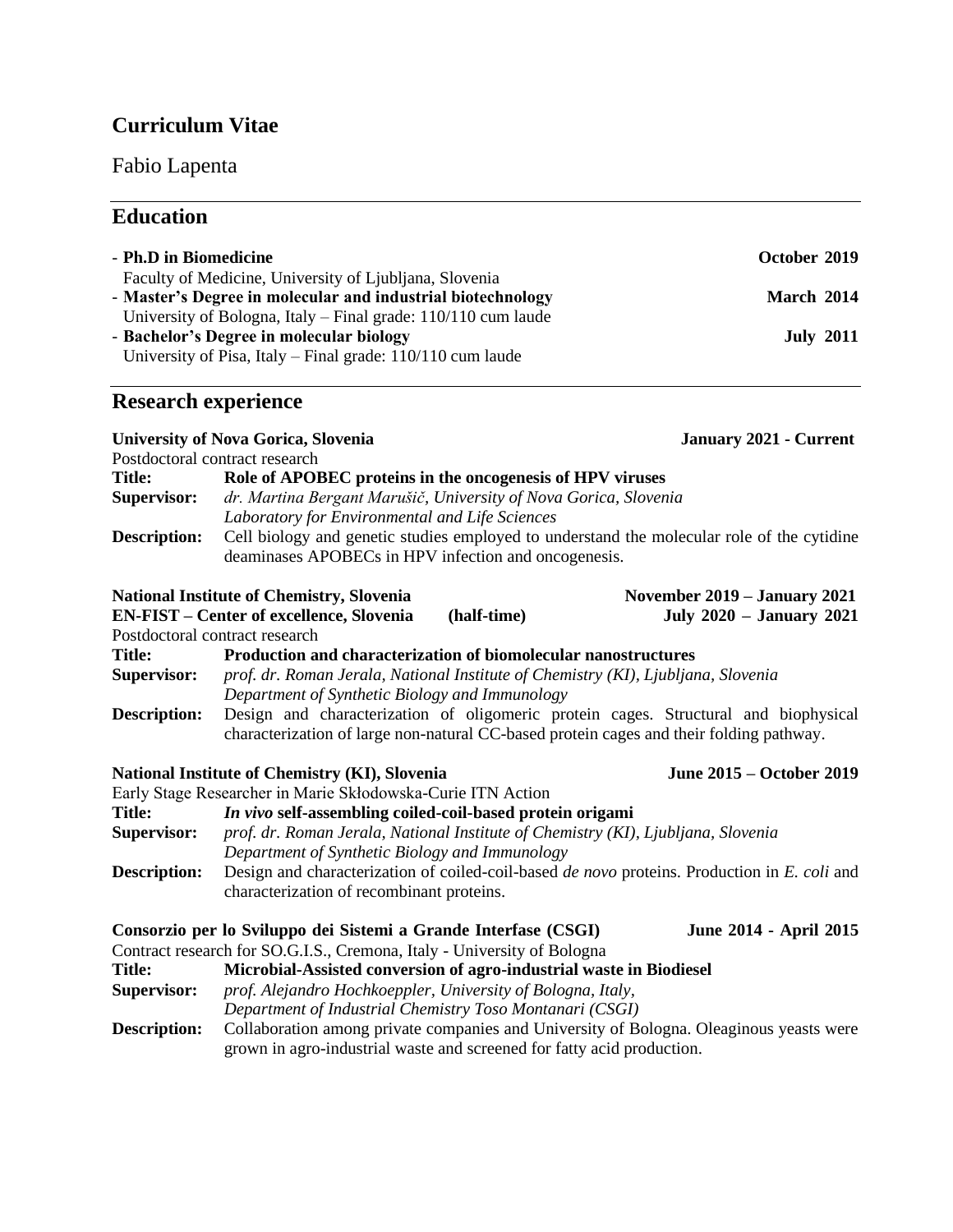|                           | Master's thesis experimental work                                                                                                                          |                               |  |
|---------------------------|------------------------------------------------------------------------------------------------------------------------------------------------------------|-------------------------------|--|
| <b>Title:</b>             | Characterization of the pyrophosphatase activity of the PHP domain of                                                                                      |                               |  |
|                           | <b>Escherichia coli DNA Polymerase III</b>                                                                                                                 |                               |  |
| <b>Supervisor:</b>        | prof. dr. Alejandro Hochkoeppler, University of Bologna, Italy                                                                                             |                               |  |
|                           | Department of Industrial Chemistry Toso Montanari                                                                                                          |                               |  |
| <b>Description:</b>       | A bacterial endogenous polymerase and its single-point mutants were over-expressed in E.<br><i>coli</i> and characterized for specific enzymatic activity. |                               |  |
| <b>University of Pisa</b> |                                                                                                                                                            | <b>March 2011 - June 2011</b> |  |
|                           | Bachelor's thesis experimental work                                                                                                                        |                               |  |
| <b>Title:</b>             | Functional screening for the effects of BRCA2's SNPs in S. cerevisiae                                                                                      |                               |  |
| <b>Supervisor:</b>        | prof. dr. Alvaro Galli, CNR, Pisa, Italy                                                                                                                   |                               |  |
|                           | <i>Institute of Clinical Physiology (IFC)</i>                                                                                                              |                               |  |
|                           |                                                                                                                                                            |                               |  |

**Description:** Expression of human oncogene BRCA2 and phenotypic evaluation in *S. cerevisiae.*

## **Technique expertise**

- **Molecular cloning:** Plasmid design, restriction-ligation, Gibson cloning, site-specific mutagenesis.
- **Protein production:** Expression and optimization screening for recombinant protein production in *E. coli*, purification via fractionation and chromatographic techniques (IMAC, IEX, HIC, SEC). FPLC and HPLC installation and usage, column packing and protocol development.
- **Protein quality and characterization:** Structural and biophysical protein characterization (SEC-MALS, DLS, CD, ITC, SPR, Native PAGE, Thermofluor), SAXS data collection and analysis, crystallization trials and buffer optimization, protein labelling, fluorescence and enzymatic assays (FRET, stopped-flow).
- **Computational biochemistry:** Homology modelling (MODELLER), protein structure analysis and python scripting.
- **Microbiology:** Optimization of culture media for yeasts and bacteria and evaluation of physiological effect such as survival, morphological phenotype and fatty acid production.
- **Cell biology:** Human cell line culturing, transfection, protein expression profiling and fluorescent microscopy.

## **Scientific publications**

Experience in writing scientific article, topical review and technical report in collaborative research projects. Authored 12 articles in accredited scientific journals, 6‐times as a first author or shared first authorship.

## **Participation in projects supported by the Slovenian Research Agency**

- **N4-0037**. In vivo folding of designed protein (1.9.2015 31.08.2018) Jerala Roman.
- **J3-7034.** Advanced nano-vaccines based on protein origami combining activators of innate and adaptive immune response (1.1.2016 - 31.12.2018) Benčina Mojca
- **P4-0176.** Molecular Biotechnology: from the Dynamics of Biological Systems to Applications (1.1.2015 31.12.2021) Jerala Roman.
- **J1-2481**. Mathematical and computational methods for polyhedral self-assembly (1.9.2020 31.8.2023) Bašić Nino.
- **J1-1711.** Designed protein origami based receptors: functionalized designed protein nanostructures for the recognition of the selected targets (1.7.2019 - 30.6.2022) Gradišar Helena.
- **J3-9268.** Cancer immunotherapy modulation by ultrasound (1.7.2018 30.6.2021) Benčina Mojca.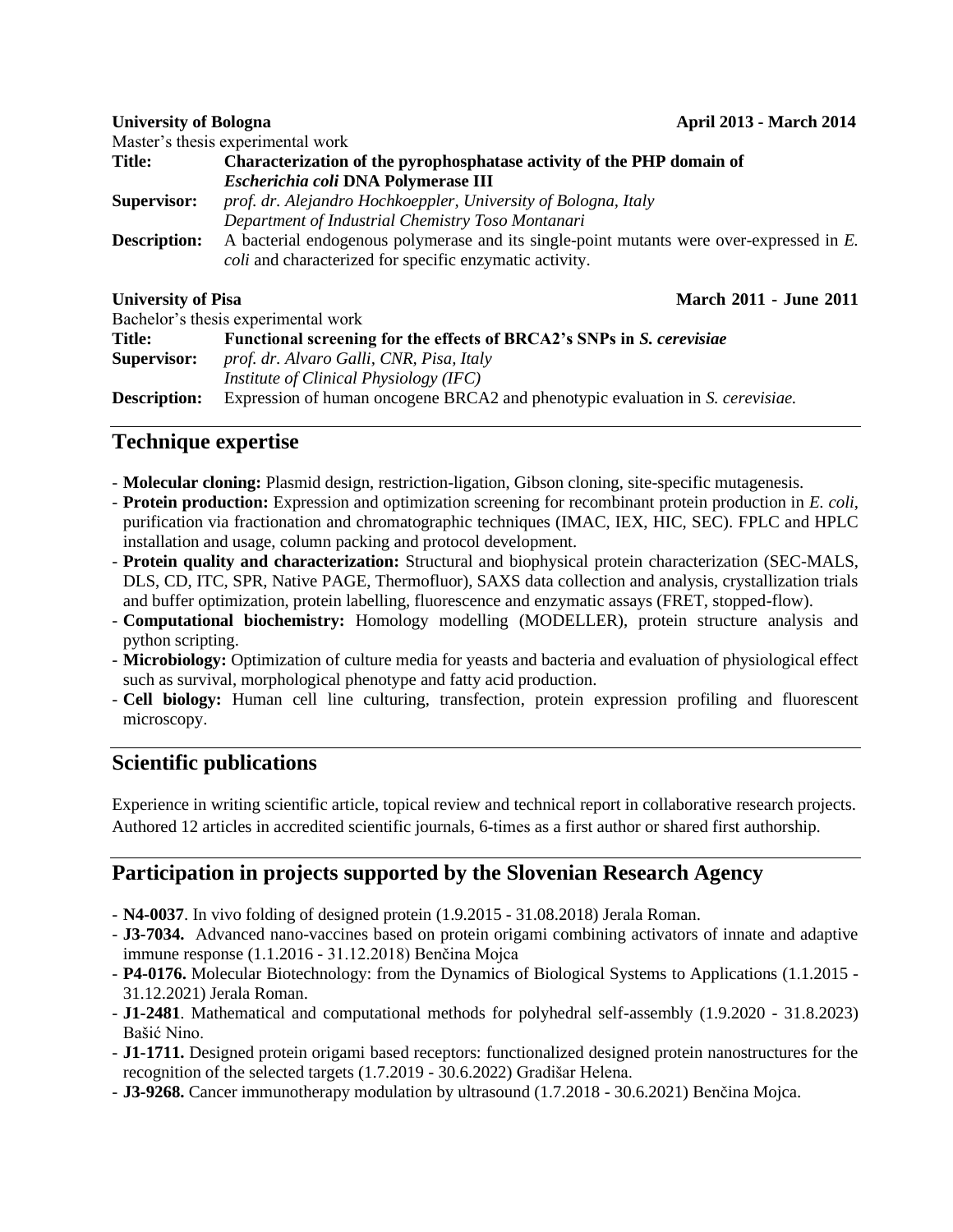- **J3-9257.** Molecular mechanism of endogenous TLR4 agonist formation and its role in chronic inflammatory diseases (1.7.2018 - 30.6.2021) Manček Keber Mateja.

## **Participation in European projects**

- **TOLLerant**  Marie Skłodowska Curie ITN (MSC-ETN 642157 Tollerant) funded by Horzon 2020: Toll-Like Receptor 4 activation and function in diseases: an integrated chemical-biology approach.
- **MediSURF** ERA-NET initiative (Reference Number: project3193): Designed nanostructured bioactive surfaces for precision medicines.
- **MaCChines** ERC Advanced Grant 2017 (Grant agreement ID: 787115): Molecular machines based on coiled-coil protein origami.
- **BioRoboos**t H2020-NMBP-BIO-CSA-2018 (Grant agreement ID: 820699): Fostering Synthetic Biology standardisation through international collaboration
- **iNEXT**  funded under H2020-EU.1.4.1.2. (Grant agreement ID: 653706): Infrastructure for NMR, EM and X-rays for Translational research.
- **BioOrigami** ERA-NET initiative ERASYNBIO1-006: Establishing foundations in structural synthetic biology to engineer biomolecules for new routes to nanoscale objects and biomaterials.

#### **Patent contributions**

- A combination of split orthogonal proteases with dimerization domains that allow for assembly. *European Patent Application EP3526325*
- The method for improvement of responsiveness of cells to ultrasound and mechanical stimuli with gas vesicles and sensitised mechanosensors. *European Patent Application EP3523317*

#### **Lectures at international conferences**

- Hierarchical self-assembly of a coiled-coil-based bipyramidal protein cage. *Protein engineering II : from new molecules to new processes*. York, UK, Biochemical Society, July 15th – 17th, 2019
- Self-assembly of a coiled-coil-based bipyramidal protein cage. *Bioinspired Materials, Gordon Research Conference Bioinspired Multifunctional Dynamic Materials,* Les Diablerets Conference Center, Les Diablerets, Switzerland, June 24-29, 2018.
- Hierarchical self-assembly of a de novo heterodimeric coiled-coil-based bipyramidal protein cage. *Bioorigami - designed bionanostructures from nucleic acids to proteins and beyond*, Ljubljana, Slovenia, June 21st - 23rd, 2017.

## **Mentorship experience**

- Training of undergraduate and Ph.D. students in protein production and characterization.
- Supervisor for Marco Vezzoli Master's Thesis (Erasmus from Univ. of Parma, July 2020).
- Mentor for the Slovenian 2016 iGEM undergraduate student's team.

#### **Short-term research experiences**

- CIC-biomaGUNE, San Sebastian, Spain, April 2018 (1 month). Radio-labelling of protein samples for *in vivo* tracking and tumor-retention.
- University of Milano-Bicocca, Milan, Italy, July 2017 (1 month). Stimulation of cell cultures with immuno-stimulatory protein conjugates.